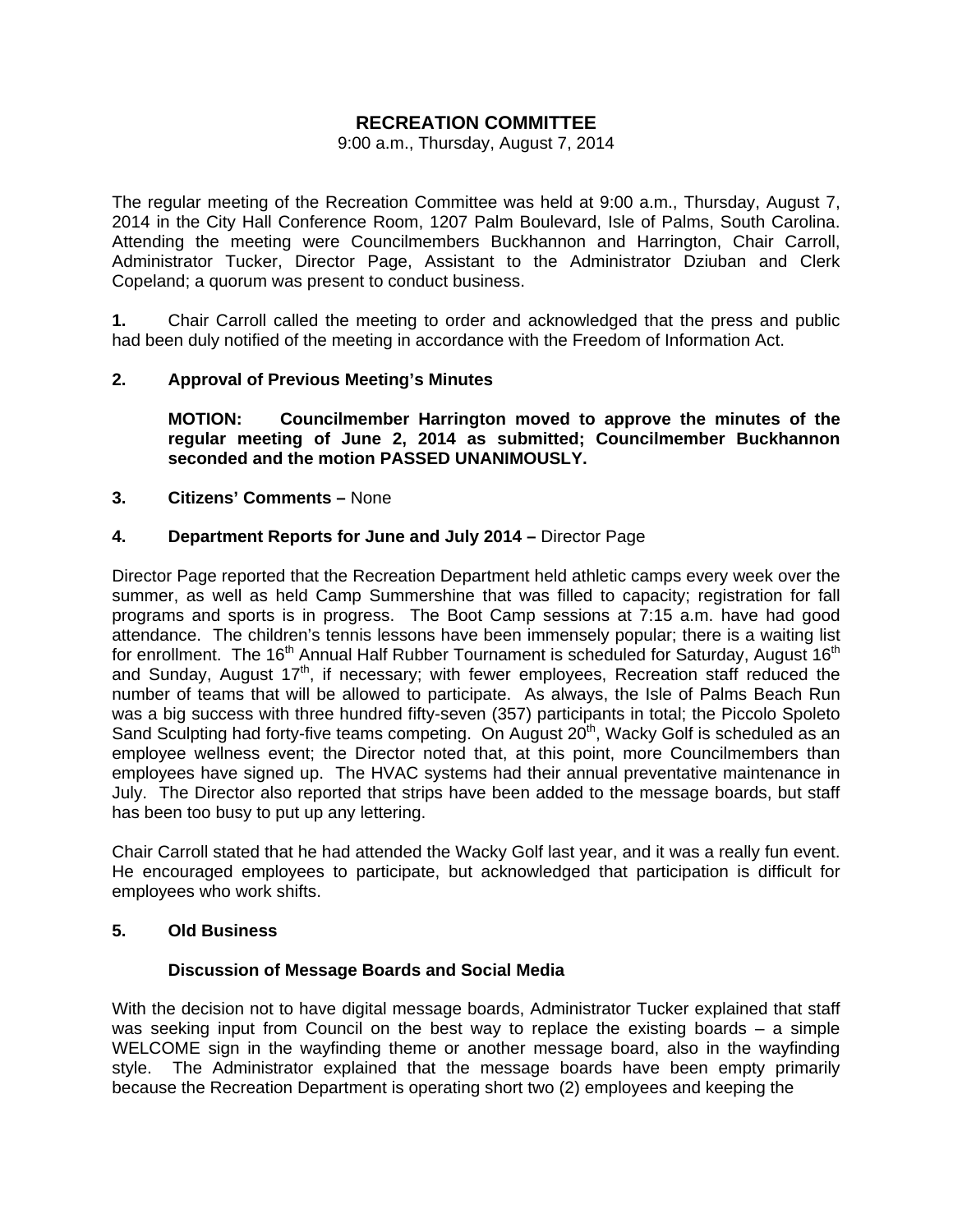programs and activities running smoothly did not allow time to setup and update the message boards; another problem is that the strips that hold the letters have crumbled.

Assistant Dziuban suggested that the new sign could be static and the City could post and update meetings and events on social media, like Facebook and Twitter. The Assistant also stated that the Recreation Department should not have social media sites separate from the City but to combine the Recreation Department and the City's social media sites; the information and pictures from the Recreation Department would serve to enhance the City's sites.

As the City anticipates the move to social media, Assistant Dziuban stated that a reader's ability to respond or comment would be disabled; if the City were to decide to respond to comments, hiring a person whose job would be to monitor and respond to comments posted on social media from 8:00 a.m. to 5:00 p.m., five (5) days a week would be necessary. The Assistant reported that she has attended several seminars sponsored by MASC on social media, and they strongly recommend disabling comments if there is insufficient staff to respond to all comments.

Director Page reported that Assistant Director Ferrell had attended SC Parks and Recreation conferences where seminars on social media were presented, and the recommendation to disable comments was made there, as well.

Councilmember Harrington asked how much a new message board would cost; since the City would want the sign to be in the wayfinding motif, Director Page indicated that she has not asked Stantec for an estimate.

The Director reported that the backs to the existing message boards have been replaced several times; in her opinion, any cost difference between repairing and replacing could be recuperated in the lack of maintenance a new sign would require.

Administrator Tucker noted that the message boards appeared on three (3) committee agendas; therefore, she has gotten opinions on the type of replacement desired from the majority of Council.

When the question was asked about who would be responsible for updating the sites, Assistant Dziuban stated that she would be the primary person with Norma Jean as a backup. The Assistant noted that the City will need a good editor to ensure that a consistent message is put forth for the public.

Councilmember Buckhannon commented that he does not want to see a conglomeration of signs as one enters the island. He stated that he supported reducing the labor-intensive task of keeping the message boards updated and that he would like to see a static WELCOME sign with the City's website identified at the bottom.

Chair Carroll asked when the City planned to have social media sites active; Assistant Dziuban responded that she wanted to have them ready in a week or so. The process has been delayed because the City had to establish a policy for social media.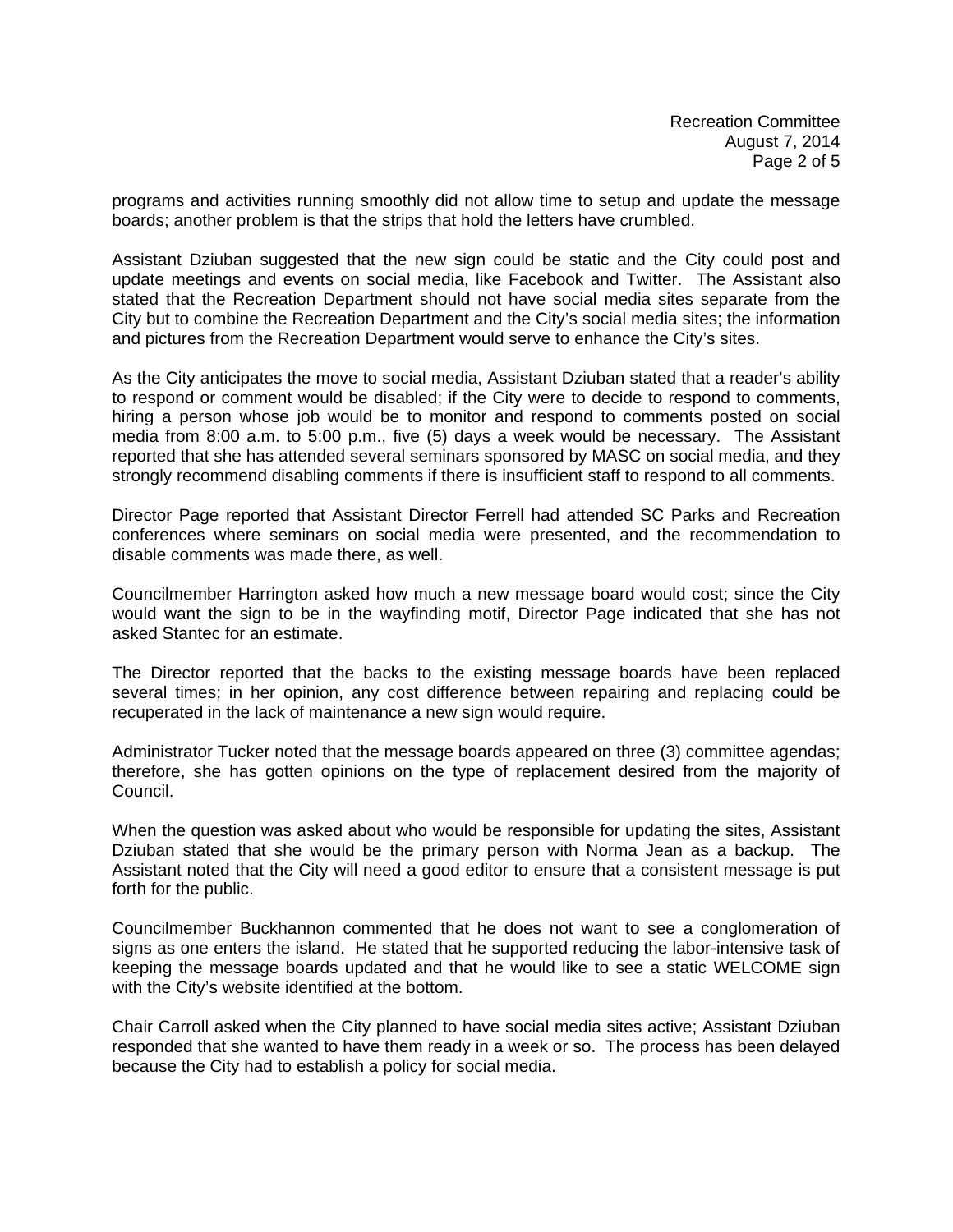Director Page said that, if someone "Googles" Isle of Palms, four (4) Facebook sites are identified; one (1) site has the City seal on it.

Councilmember Buckhannon reported that, through one (1) program, future events can be set up with the time and date and instructions stating the message should appear on the site.

Chair Carroll agreed with the other Committee members that the replacement sign should be a static WELCOME sign and that information be pushed out to the public through social media.

#### **5. New Business**

#### **A. Discussion of Duties of Recreation Committee**

Chair Carroll noted that he had asked for this item to be on the *Agenda* because he thought he had almost gone beyond the scope of the Committee.

Administrator Tucker stated that a copy of the City Code that addresses the duties of the Recreation Committee had been placed in meeting packets. The Administrator continued that City Council is the policy-making body for the City; the City Administrator is to manage the City and its employees and to protect elected officials from liability. The City Code explains the duties of each Committee of the City; the duties of the Recreation Committee were read into the minutes:

 "*Recreation Committee.* The Recreation Committee shall consist of three (3) members. The Committee's duties are to:

 a) If requested, assist the City Administrator in the preparation of the annual expense budget for the Recreation Department;

 b) Review policies and procedures regarding the Recreation Department and make recommendations as appropriate;

 c) Work to provide recreational opportunities for all citizens and report to City Council on the condition of the recreation center and the activities of the Recreation Department; and

 d) Examine and report upon all petitions and other matters referred to it by the Mayor and Council."

The Administrator assured the Committee that the quick out-migration of employees at the Recreation Department was typical behavior. Many of the Recreation Department's employees are young; once they realize they have little opportunity for advancement here, they begin to investigate other options.

Chair Carroll stated that he does not want City employees to feel anxious around Councilmembers; he added that he has tried to open lines of communication between City Council and employees.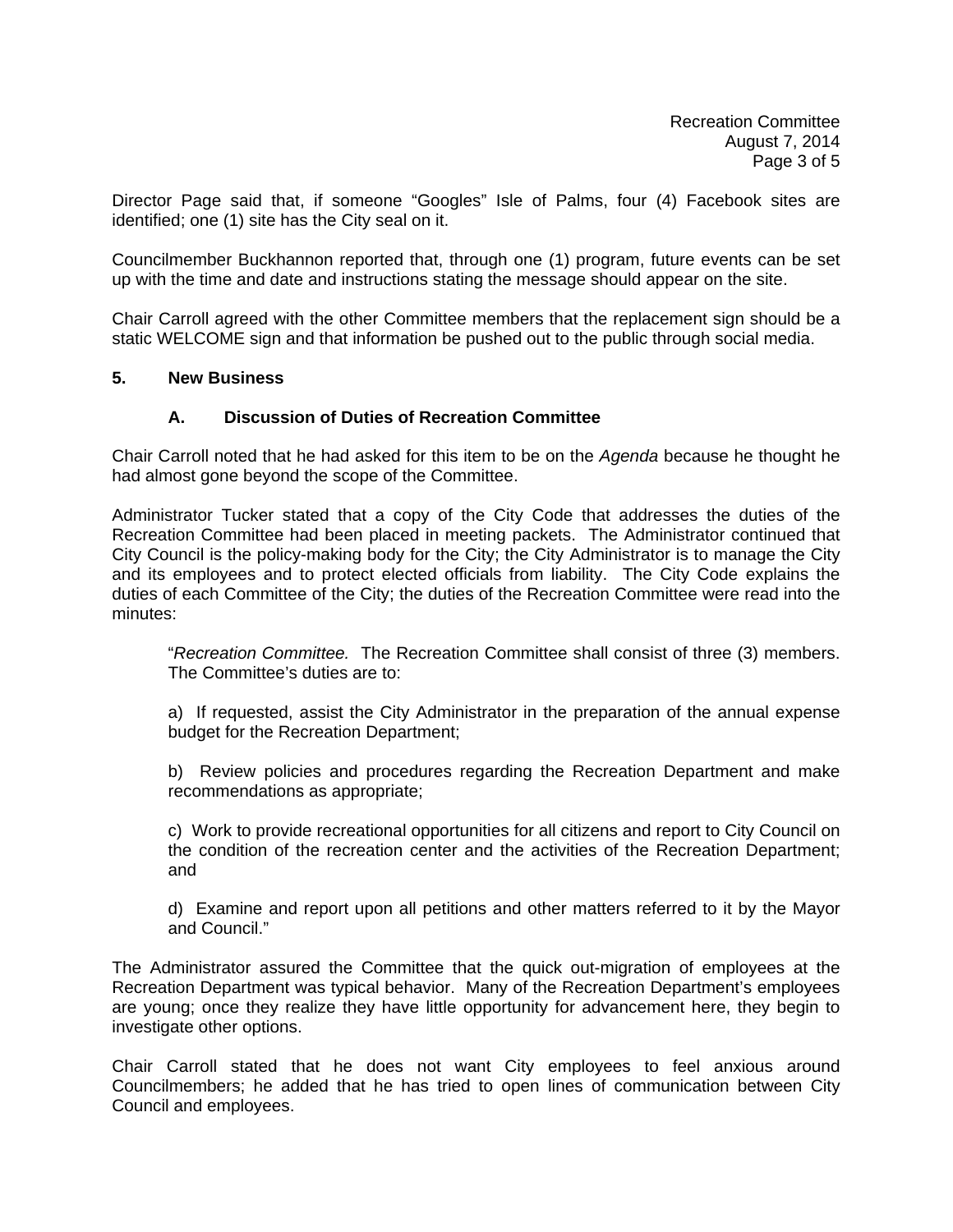Assistant Dziuban said that she did not think employees have a sense of fear, but they do not want to create problems by stepping out of their role.

Councilmember Buckhannon commented that, in the past, he had hung out at the Fire Department or the Police Department; he thought that the conversations were open. Then he was told that, if Councilmember Buckhannon strikes up a conversation with those personnel that they were to repeat what was said to their supervisor.

Administrator Tucker informed the Committee that was an employee's interpretation of what he was told; it was not a directive from the Administrator.

Chair Carroll stated the he has felt the coldness more now than in the past, and he does not want an "us against them" attitude to develop among employees.

# **B. Discussion of Recreation Staffing**

Following up earlier discussions, Director Page stated that, of past employees, she thinks only one (1) of them is still in the Recreation field. The Director noted that many of her supervisors have been fresh out of college, and she has not been surprised by their leaving, including the most recent two (2).

Director Page announced that she had hired replacements; they are Aaron Sweet and Andy Sinwald; both of them have completed college and have masters degrees. Mr. Sweet will be responsible for athletics while Mr. Sinwald will handle special events. Their starting date will be Monday, August 11<sup>th</sup>.

# **C. Consideration of Contracts in Excess of \$10,000**

## **Award of a Sole Source Contract to Technology Solutions for the Budgeted Purchase of Surveillance Cameras and Server for Camera/DVR System in the Amount of \$16,000**

Director Page reported that the cameras in place were installed in 2005 and are analog rather than digital. This purchase will add three (3) cameras to cover hotspots that are not currently covered. Technology Solutions is a sole source vendor because they installed the cameras in 2005 and are familiar with the system at the Recreation Center.

**MOTION: Chair Carroll moved to award a sole source contract to Technology Solutions for the budgeted amount of \$16,000 for surveillance cameras as described above; Councilmember Buckhannon seconded and the motion PASSED UNANIMOUSLY.** 

#### **7. Miscellaneous Business**

Next Meeting Date: 9:00 a.m., Tuesday, September 9, 2014 in the Conference Room.